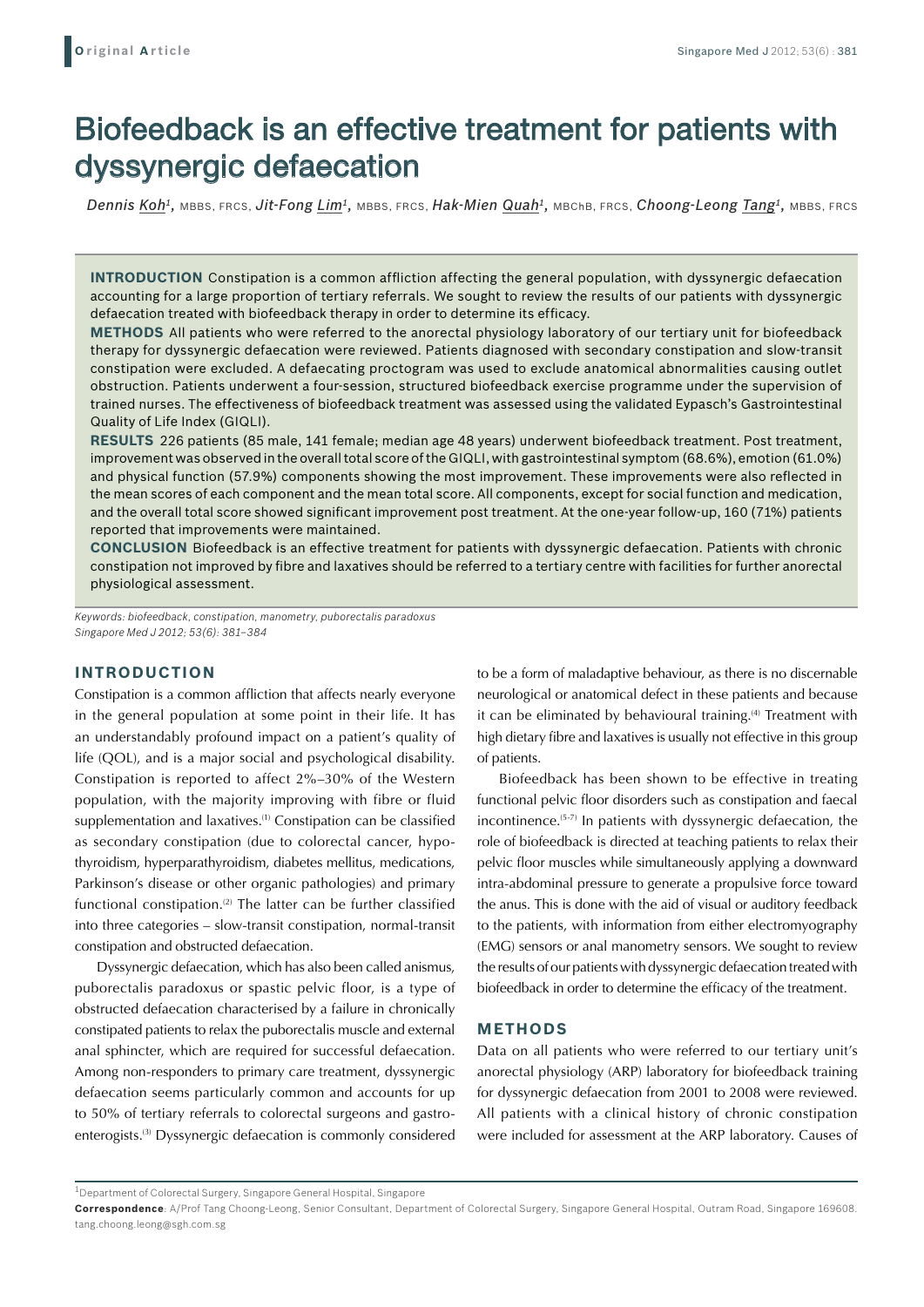secondary constipation, such as underlying structural or metabolic diseases, were excluded by colonoscopy or barium enema examinations, as well as haematological, biochemical and thyroid function tests. After a diagnosis of functional constipation was made, the patients underwent a colonic transit marker study, anorectal manometry and EMG to further subclassify the constipation. Transit marker studies excluded patients with slow-transit constipation. A defaecating proctogram (DP) was performed to identify patients with anatomical obstructions, and these patients were excluded from the study. Patients with obvious clinical features of irritable bowel syndrome were also excluded. The study was approved by the hospital's institutional review board.

Patients were deemed to have dyssynergic defaecation if they fulfilled all of the following criteria: (a) puborectalis paradoxus or animus on DP and/or anal manometry; (b) more than 20% of total markers in the pelvis on colonic transit marker study; (c) history of excessive straining on defaecation with normal bowel frequency; (d) absence of secondary causes of constipation; (e) absence of surgically treatable causes of dyssynergic defaecation, such as rectocoele and rectal prolapse; and (f) absence of colonic pathology mimicking constipation by colonic imaging, such as colorectal cancer. All patients diagnosed with dyssynergic defaecation and resistant symptoms despite dietary fibre and laxatives therapy were offered biofeedback treatment.

At our centre, biofeedback was performed with the aid of an EMG-based Dobbhoff Biofeedback Monitor machine (Biosearch Medical Products Inc, Somerville, NJ, USA) using visual feedback. Patients underwent a structured four-session biofeedback exercise programme supervised by one of two trained nurses. The first two sessions focused on teaching the patients exercises to tighten and relax abdominal and pelvic muscles. Patients were then advised to practice the exercises 40 times a day, ten times each in the morning, noon, evening and night. A stool chart was given to record stool consistency, use of laxatives, number of times the exercises were done and any other medication taken. For the third and fourth sessions, patients returned for assessment on their performance of the exercises with the help of the same Dobbhoff Biofeedback Monitor machine. The machine gave visual feedback to patients and helped correct any problems during the exercise. The stool chart was also reviewed. The whole process usually took up to one month or longer, depending on each patient's performance.

Patients' QOL scores were obtained via a questionnaire before and after the biofeedback treatment using the validated Eypasch's Gastrointestinal Quality of Life Index (GIQLI).<sup>(8)</sup> This questionnaire contained 36 questions that explored the impact of the disease on five areas of the patient's life: gastrointestinal symptoms, emotion, physical function, social function and medication. Responses to questions were summed up to give a numerical score, with a higher score indicating a better QOL. On completion of biofeedback treatment, patients were followed up in our outpatient clinic at an interval of 3–6 months in the first

|                                       | Mean ± SD          |
|---------------------------------------|--------------------|
| Demographic/anorectal                 |                    |
| manometry measurement                 |                    |
| Gender*                               |                    |
| Male                                  | 85 (37.6)          |
| Female                                | 141 (62.4)         |
| Age; range (yrs)                      | $48:8 - 85$        |
| Male                                  | 48; 14-85          |
| Female                                | $49; 8 - 79$       |
| <b>Maximal resting tone (mmHg)</b>    | $65.61 \pm 19.85$  |
| Male                                  | $68.45 + 21.15$    |
| Female                                | $63.89 + 19.06$    |
| Maximal squeeze pressure (mmHg)       | $158.50 + 29.17$   |
| Men                                   | $170.65 \pm 33.87$ |
| Women                                 | $151.17 + 26.34$   |
| <b>Volume of first sensation (ml)</b> | $21.04 \pm 8.37$   |
| Men                                   | $21.23 + 9.84$     |
| Women                                 | $20.92 + 7.51$     |
| Threshold volume (ml)                 | $153.17 + 40.39$   |
| Men                                   | $175.23 \pm 39.18$ |
| Women                                 | $139.87 \pm 41.12$ |

\* Data is presented as No. (%). SD: standard deviation

two years and yearly thereafter. During each outpatient followup, patients were asked about their bowel functions and laxative usage. The GIQLI score was deemed to have improved if the score post biofeedback treatment was better than pre-treatment by one or more points. All patients were interviewed one year after biofeedback treatment to check whether the effectiveness (if any) of the treatment was sustained. Paired analysis using the Wilcoxon signed-rank test was performed to compare preand post-treatment values of the GIQLI score. We adjusted for multiple comparisons by using  $p < 0.01$  (0.05/5) for the five GIQLI questionnaire domains. All statistical analysis was performed using the Statistical Package for the Social Sciences version 16.0 (SPSS Inc, Chicago, IL, USA).

## **RESULTS**

From 2001 to 2008, 226 patients underwent treatment with biofeedback for dyssynergic defaecation in our unit's ARP laboratory. Patients' demographic data and baseline ARP scores are shown in Table I. There were more female patients ( $n = 141$ , 62.4%), and the mean age of our patient group was 48 (range 8– 85) years. Pre-treatment ARP results indicated a mean anal resting tone of  $65.61 \pm 19.85$  mmHg and a maximal squeeze pressure of  $158.50 \pm 29.17$  mmHg, which were essentially normal. No postbiofeedback treatment ARP was performed, as it was not part of the treatment protocol and also not an important parameter in monitoring treatment for dyssynergic defaecation.

Table II shows the proportion of patients with improvements in the absolute GIQLI scores post-biofeedback treatment when the absolute scores of the pre- and post-treatment GIQLI assessments were compared. Among the five components in the GIQLI, the scores of gastrointestinal symptoms (68.6% improvement), emotion (61.0% improvement) and physical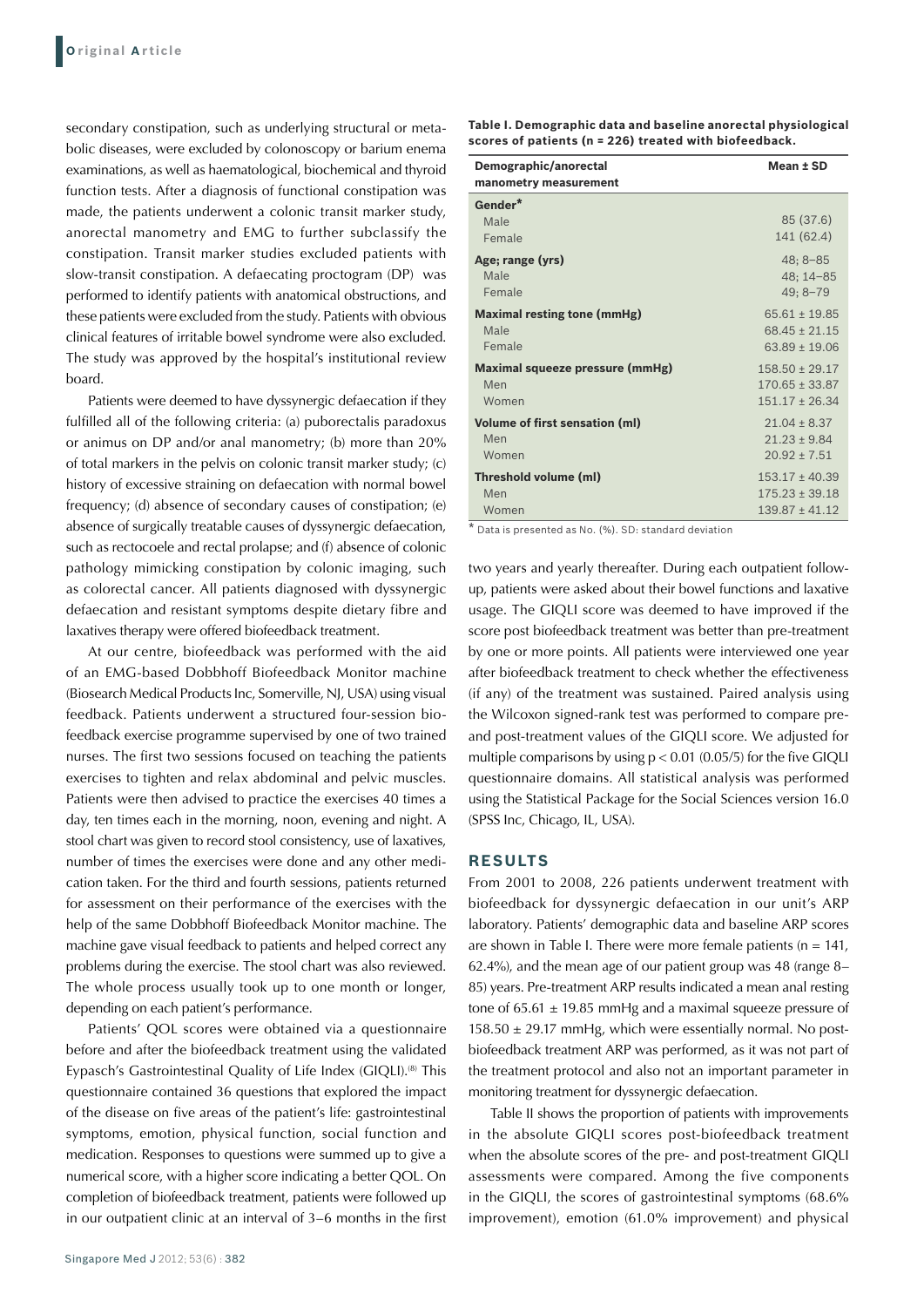**Table II. Improvements in the absolute Eypasch's Gastrointestinal Quality of Life Index (GIQLI) scores post biofeedback treatment.** 

| QOL                             |                    | No. (%)        |
|---------------------------------|--------------------|----------------|
| index                           | <b>Improvement</b> | No improvement |
| Symptoms                        | 155 (68.6)         | 71(31.4)       |
| Emotion                         | 138 (61.0)         | 88 (39.0)      |
| Physical                        | 131 (57.9)         | 95(42.1)       |
| Social                          | 85 (37.7)          | 141 (62.3)     |
| Medicine                        | 75 (33.3)          | 151 (66.7)     |
| $[00]$ $\cdot$ quality of life. |                    |                |

QOL: quality of life.

**Table III. Scores for each component of the Eypasch's Gastrointestinal Quality of Life Index (GIQLI) pre- and post biofeedback treatment.** 

| <b>GIQLI</b> | Mean score (range)   |                       | p-value   |
|--------------|----------------------|-----------------------|-----------|
| component    | <b>Pre-treatment</b> | <b>Post-treatment</b> |           |
| Symptoms     | $56(14 - 76)$        | $61(26 - 76)$         | $0.0001*$ |
| Emotion      | $12(1-20)$           | $14(2-20)$            | $0.0001*$ |
| Physical     | $19(0-28)$           | $22(2-28)$            | $0.0001*$ |
| Social       | $13(1-16)$           | $13(5-16)$            | 0.19      |
| Medicine     | $3(0-4)$             | $4(0-4)$              | 0.02      |
| Total        | $101(23-137)$        | $113(51 - 143)$       | $0.0001*$ |

 $\star$  p-value was statistically significant (p < 0.01).

function (57.9% improvement) showed the most improvement post-biofeedback treatment. Scores of the social function (37.7% improvement) and medication (33.3%) components showed less improvement. In the social component, 37.7% of patients had improvement in the GIQLI score post-biofeedback treatment, while 34.6% of patients had worse scores and 27.7% had no change to their scores post-biofeedback treatment. Likewise, for the medicine component, the corresponding proportions of the patients were 33.3%, 18.9% and 47.8%, respectively.

These improvements were reflected in the mean scores of each of the five components of the GIQLI (Table III) when the post-biofeedback scores were compared to pre-biofeedback ones. These improvements were statistical significant for all components except for social function and medication. The mean total score of the GIQLI was significantly higher in the posttreatment group compared to the pre-treatment group (113 [range 51–1431 vs. 101 [range 23–137],  $p = 0.0001$ ). When analysed by gender, the improvements in the GIQLI scores were similar for both men and women, except that there was no improvement in the use of medication and social function for men (Table IV). Women, however, showed improved scores for medication when compared to men.

All patients were followed up for at least one year, with a median follow-up period of 20 (range 12–49) months. One year after biofeedback, 160 out of 226 (71%) patients reported that their constipation symptoms had improved significantly and that improvements were sustained. Of these 160 patients who reported sustained improvements, 85% showed improved GIQLI index scores.

**Table IV. Gender-based differences in the mean scores for each component of the Eypasch's Gastrointestinal Quality of Life Index (GIQLI) pre- and post biofeedback treatment.** 

| <b>GIQLI</b><br><b>Mean score (range)</b> |                      |                       | p-value   |
|-------------------------------------------|----------------------|-----------------------|-----------|
| component                                 | <b>Pre-treatment</b> | <b>Post-treatment</b> |           |
| <b>Symptoms</b>                           |                      |                       |           |
| Male                                      | $56(27-76)$          | $59(26 - 76)$         | $0.002*$  |
| Female                                    | $56(14-76)$          | $62(39 - 76)$         | $0.0001*$ |
| <b>Emotion</b>                            |                      |                       |           |
| Male                                      | $11(1-20)$           | $14(4-20)$            | $0.0001*$ |
| Female                                    | $12(1-20)$           | $14(2-20)$            | $0.001*$  |
| <b>Physical</b>                           |                      |                       |           |
| Male                                      | $20(2-28)$           | $23(2-28)$            | $0.007*$  |
| Female                                    | $18(0-28)$           | $21(6-28)$            | $0.0001*$ |
| <b>Social</b>                             |                      |                       |           |
| Male                                      | $12(1-16)$           | $12(8-16)$            | 0.26      |
| Female                                    | $13(4-16)$           | $14(5-16)$            | 0.43      |
| <b>Medicine</b>                           |                      |                       |           |
| Male                                      | $3(0-4)$             | $4(1-4)$              | 0.32      |
| Female                                    | $3(0-4)$             | $4(0-4)$              | 0.036     |
| <b>Total</b>                              |                      |                       |           |
| Male                                      | $104(31 - 137)$      | $112(51 - 143)$       | $0.0001*$ |
| Female<br>$\ddot{\phantom{1}}$            | $101(23-136)$        | 114 (66-140)          | $0.0001*$ |

 $p$ -value was statistically significant ( $p < 0.01$ ).

#### **DISCUSSION**

This study showed that biofeedback treatment for dyssynergic defaecation is effective. The subjective improvement rate was 71% and compared favourably with previously published rates.(9,10) Symptomatic improvement in constipation following biofeedback treatment has been reported to vary  $(44\%-100\%)$ ,  $^{(9)}$ and most uncontrolled studies have reported success rates of 50% or better.<sup>(10)</sup> The large variation in the reported improvement rates may be due to differences in the biofeedback protocol, patient selection criteria and measured endpoints between the various studies. Patients with constipation due to dyssynergic defaecation tend to respond better to biofeedback, as the primary problem is an inability to relax the puborectalis muscle and the pelvic floor, which can be addressed by biofeedback treatment.<sup>(11)</sup>

In the past few years, several randomised controlled trials of adults with dyssynergic defaecation have been reported. All these studies concluded that biofeedback therapy was superior to controlled treatment such as sham feedback therapy or laxatives, $(12)$  the use of polyethylene glycol, $(13)$  diazepam or a placebo<sup>(14)</sup> and balloon defaecation therapy.<sup>(15)</sup> The patients in these studies were shown to have predominantly pelvic floor disorders or dyssynergic defaecation type of constipation. Some of these studies reported long-term follow-up of up to a year or more and showed that improvements with biofeedback were sustainable.

In our study, biofeedback treatment was offered to patients who were found to have dyssynergic defaecation after various radiological, endoscopic, biochemical and anorectal physiological studies, and who did not respond to dietary fibre and laxatives. At the end of the biofeedback treatment, there was